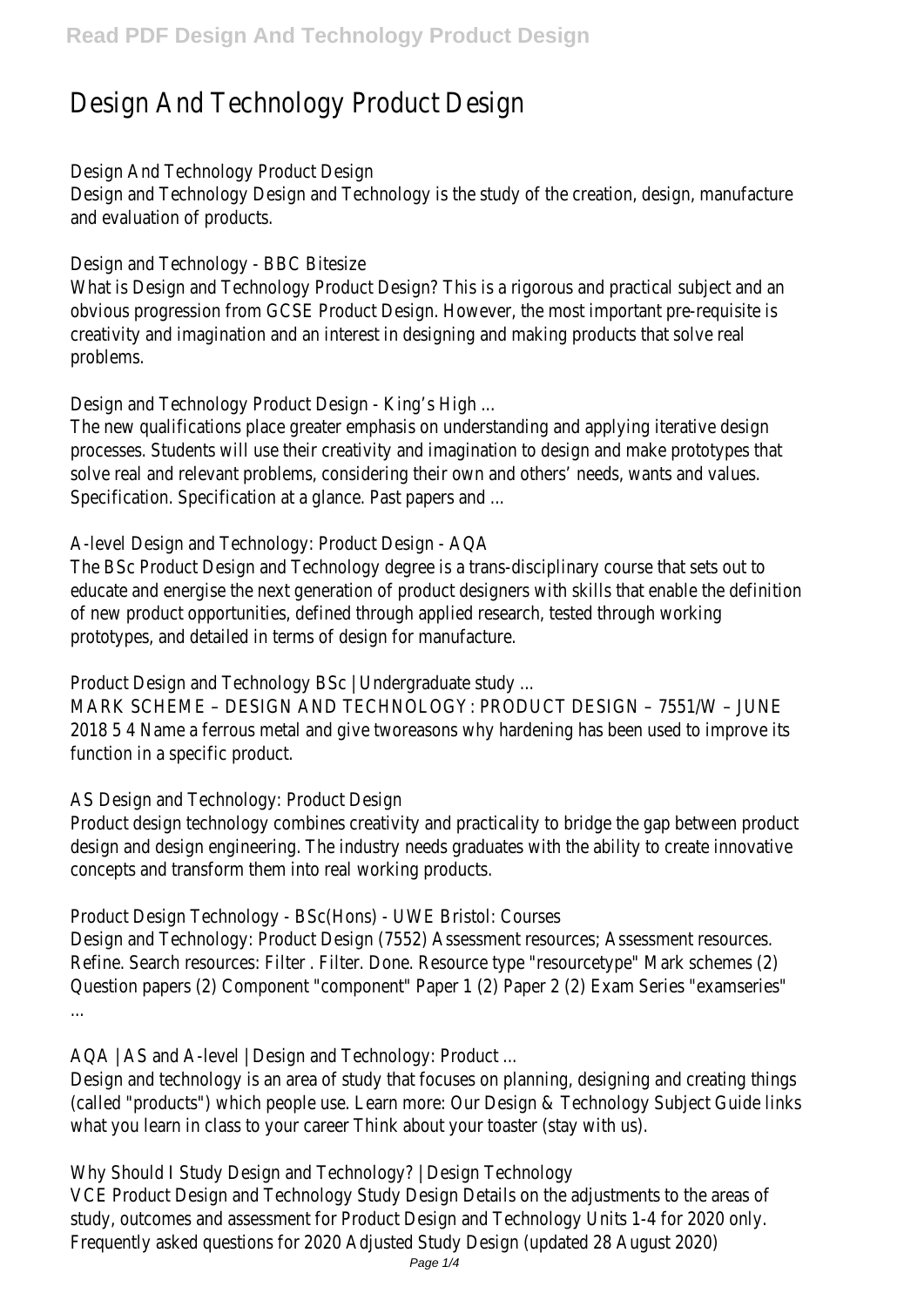Pages - Product Design and Technology

Design and Technology Exam board content from BBC Bitesize for students in England and Northern Ireland. Choose the exam specification that matches the one you study.

GCSE Design and Technology - BBC Bitesize

In the first year you'll get a grounding in product design principles and the opportunity to to develop your design specialism. In the second and final year you'll take a common cor design modules to support your projects, integrating your design specialism with the co of product design.

Product Design and Technology BSc 2021 | Aston University

AQA AS/A-Level Design and Technology: Product Design: Amazon.co.uk: Potts, Will, Morris Julia, Granger, Ian, Sumpner, Dave: 9781510414082: Books. £33.99.

AQA AS/A-Level Design and Technology: Product Design ...

Your Design and Technology MDP is worth 60% of the marks for your H.S.C. and can be at the beginning of the H.S.C course. It consists of a practical project as well as a folio documenting the design process undertaken to arrive at your project solution.

Design and Technology Major Project Ideas | Tasstudent.com

View Design and Technology Tutors covering all levels including GCSE and A-Level at Tuto Hunt. We cover the whole of the UK. Use our tuition search feature to find your perfect today.

Tutors For Design and Technology | Personal Tutors

Our Design and Technology A-level qualifications enable students to participate successf with confidence in an increasingly technological world. They will learn from the wider inf on the subject including historical, social, cultural, environmental and economic factors.

AQA | Subjects | Design and Technology | AS and A-level

Product Design and Technology (PDT) is a learning environment that cultivates exploration creativity. Here design students are challenged to question norms and create innovative that positively affect future life experiences. Our values lie in human-centred, responsibl collaborative approaches with technological know-how.

Bachelor of Science in Product Design and Technology | UL ...

The aim of the PGCE in Secondary Design and Technology (Food, Textiles and Product De course at Birmingham City University is to develop capable and articulate teachers who inspire children to combine designing and practical skills with in-depth knowledge and understanding.

Secondary Design and Technology: Food, Textiles and ...

Design and technology(D&T) is a school subject offered at all levels of primary and secor school in England. It is used so children develop a range of designing skills and technolog for example, using media to design their project and a saw to cut items.

Design And Technology Product Design

Design and Technology Design and Technology is the study of the creation, design, manu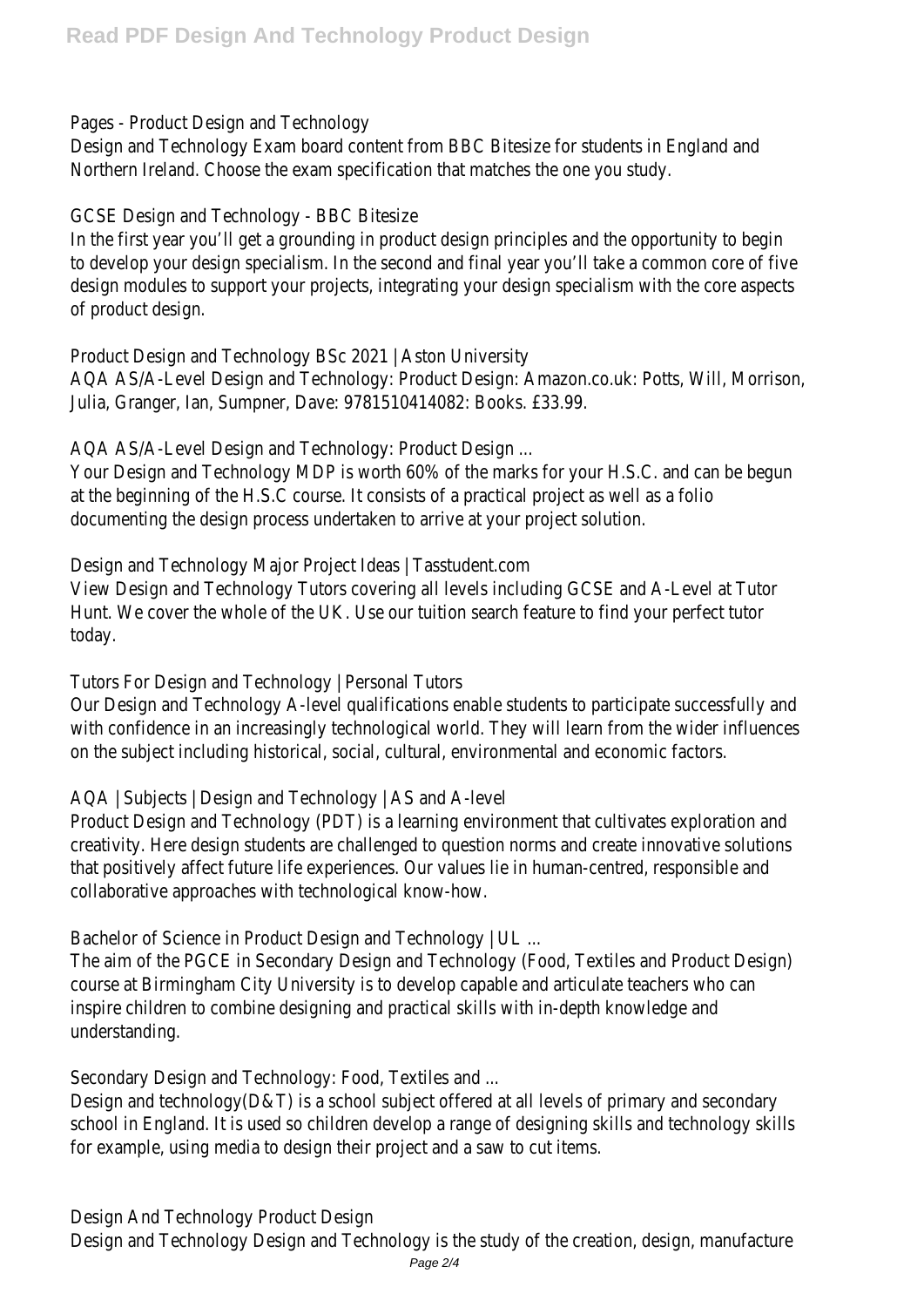and evaluation of products.

Design and Technology - BBC Bitesize

What is Design and Technology Product Design? This is a rigorous and practical subject obvious progression from GCSE Product Design. However, the most important pre-requistion creativity and imagination and an interest in designing and making products that solve r problems.

Design and Technology Product Design - King's High ...

The new qualifications place greater emphasis on understanding and applying iterative designprocesses. Students will use their creativity and imagination to design and make prototy solve real and relevant problems, considering their own and others' needs, wants and va Specification. Specification at a glance. Past papers and ...

A-level Design and Technology: Product Design - AQA

The BSc Product Design and Technology degree is a trans-disciplinary course that sets out educate and energise the next generation of product designers with skills that enable the of new product opportunities, defined through applied research, tested through working prototypes, and detailed in terms of design for manufacture.

Product Design and Technology BSc | Undergraduate study ...

MARK SCHEME – DESIGN AND TECHNOLOGY: PRODUCT DESIGN – 7551/W – JUNE

2018 5 4 Name a ferrous metal and give tworeasons why hardening has been used to i function in a specific product.

AS Design and Technology: Product Design

Product design technology combines creativity and practicality to bridge the gap betwe design and design engineering. The industry needs graduates with the ability to create in concepts and transform them into real working products.

Product Design Technology - BSc(Hons) - UWE Bristol: Courses

Design and Technology: Product Design (7552) Assessment resources; Assessment reso Refine. Search resources: Filter . Filter. Done. Resource type "resourcetype" Mark scheme Question papers (2) Component "component" Paper 1 (2) Paper 2 (2) Exam Series "exam ...

AQA | AS and A-level | Design and Technology: Product ...

Design and technology is an area of study that focuses on planning, designing and creat (called "products") which people use. Learn more: Our Design & Technology Subject Guide what you learn in class to your career Think about your toaster (stay with us).

Why Should I Study Design and Technology? | Design Technology

VCE Product Design and Technology Study Design Details on the adjustments to the are study, outcomes and assessment for Product Design and Technology Units 1-4 for 2020 Frequently asked questions for 2020 Adjusted Study Design (updated 28 August 2020)

Pages - Product Design and Technology

Design and Technology Exam board content from BBC Bitesize for students in England and Northern Ireland. Choose the exam specification that matches the one you study.